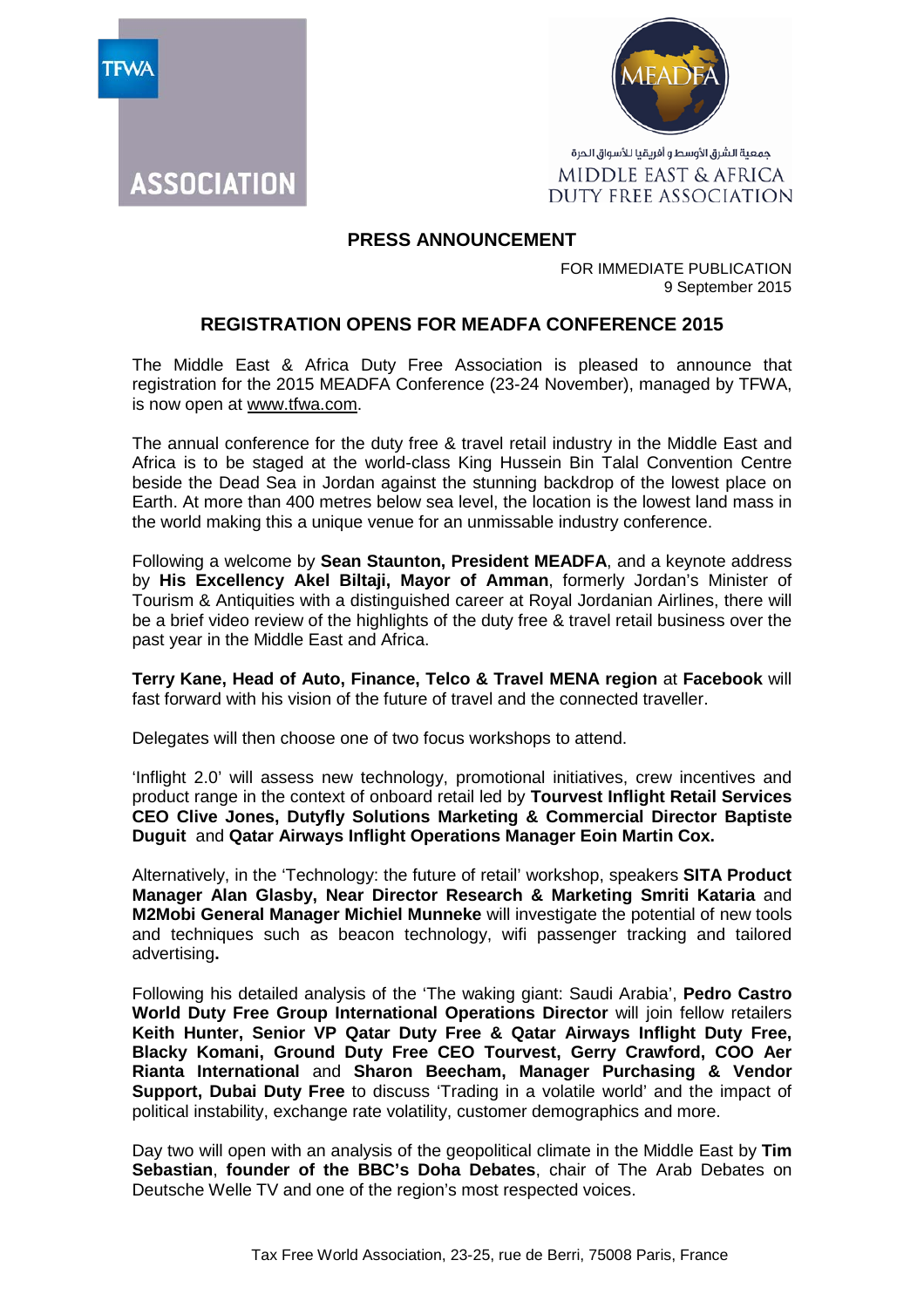Young entrepreneurs **Mark Essien, founder of Hotels.ng** and **SoleRebels creator Bethlehem Tilahun Alemu**, will address the evolving role of tourism and luxury retail in 'Young Africa: driving the continent's future'.

The opening of the new Queen Alia International Airport (QAIA) heralded 'A new era in Jordan'. **Kjeld Binger, CEO** of airport operator **Airport International Group**, will explain the significance of this development and reveal plans to drive growth at a challenging time for the regional aviation business.

**QAIA Commercial Director Deema Anani** will join **ATÜ Duty Free General Manager Ersan Arcan** for the closing discussion '**Targeting tomorrow's traveller'** to explore how the regional industry is adapting to the changing needs and expectations of a new generation of travellers.

Organised by TFWA on behalf of MEADFA, the event will be moderated by **Dermot Davitt, President of The Moodie Report** and **TFWA Conference, Research and Corporate Affairs Director John Rimmer**.

**Sean Staunton, President MEADFA**, comments, "MEADFA is delighted to be hosting its annual conference in one of the most historic and beautiful destinations in the Middle East. We strongly urge all those who wish to develop their duty free and travel retail business in the Middle East and Africa to join us at what will undoubtedly be a unique and compelling conference."

The MEADFA Conference will be preceded by an Opening Cocktail, kindly sponsored by Dufry Shariah, on 22<sup>nd</sup> November on the terrace of the King Hussein Bin Talal Convention Centre. World Duty Free Group will host the conference and sponsor the Gala Dinner at the Marriott Hotel.

The platinum sponsors are Aer Rianta International, Bahrain Duty Free and Dubai Duty Free; gold sponsors Ferrero, Haribo and JTI; silver sponsors Jordan Tourism Board and Aphrodite Duty Free Shop; smoking lounge sponsor and exhibitor Philip Morris; coffee break sponsor International Duty Free Trading & Agencies; exhibition stand Mars ITR; Lagardère Travel Retail will provide the lanyards.

The official carrier of the MEADFA Conference is Royal Jordanian Airlines which is offering discounts on air fares at [http://www.rj.com/.](http://www.rj.com/) Preferential room rates are being offered by the official hotels Jordan Valley Marriott Dead Sea and Mövenpick Dead Sea. The Jordan Tourism Board (www.visitjordan.com) will provide a free shuttle service from the official hotels to the conference venue.

For those who wish to explore this extraordinary region there will be pre-conference and post-conference 3-day excursions to visit some of the sites including Petra, Bethany, Madaba, Mount Nebo, Jerash, Ajloun and Amman at specially negotiated rates.

The media partners of the MEADFA Conference are The Moodie Report, Travel Retail Business, Gulf-Africa Duty Free, Frontier & Frontier Brands, DFNI & Travel Retailer International.

Registration for the MEADFA Conference 2015 is open at [www.tfwa.com.](http://www.tfwa.com/)

Ends